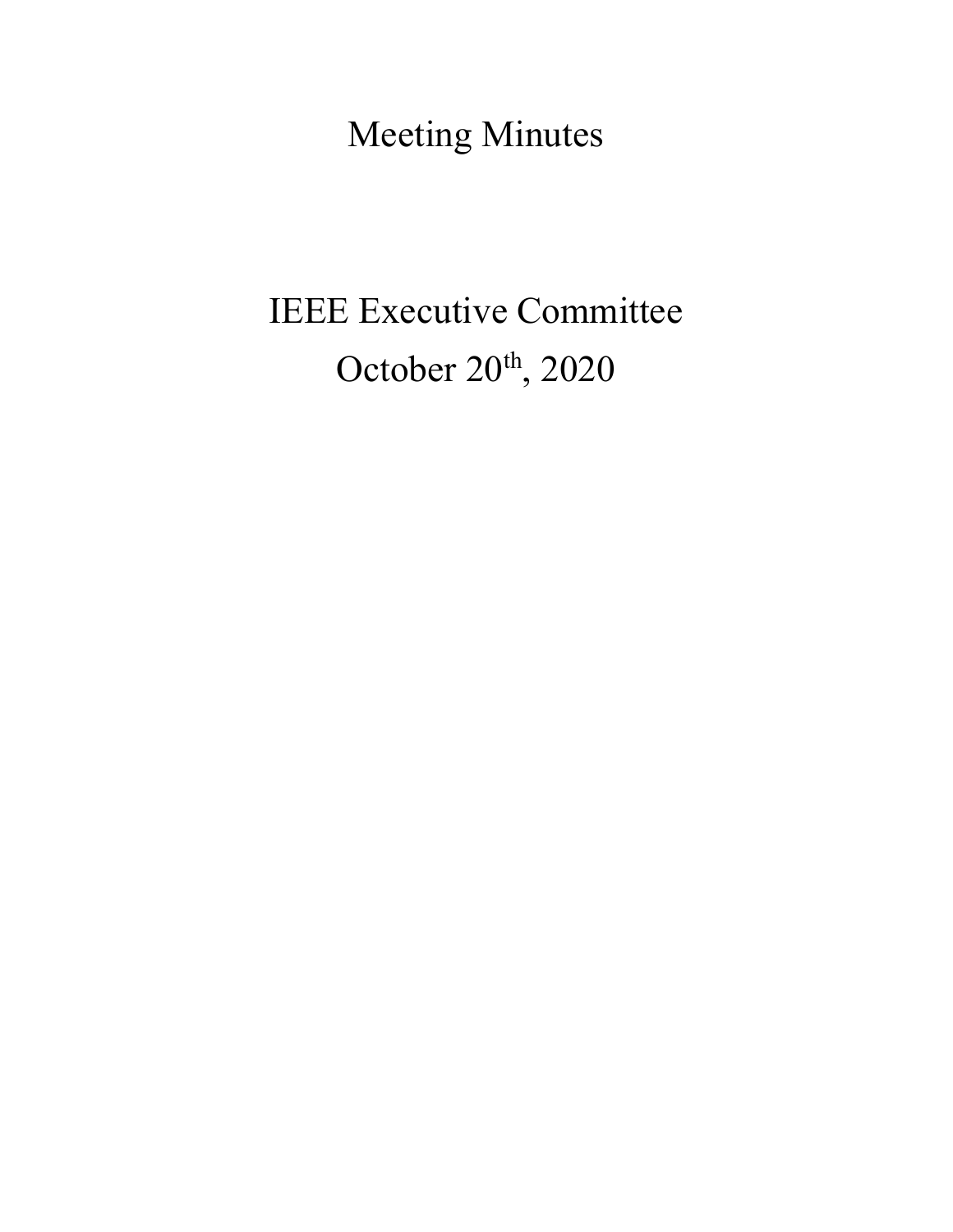

University of Saskatchewan IEEE Student Branch Meeting minutes for Sept 29, 2020 Page 2 of 5

## 1. CALL MEETING TO ORDER

Motion: Leo Second: Jonathan

# 2. CALL FOR QUORUM

| <b>ABSENT</b> | <b>PRESENT</b>   | <b>POSITION</b>                   | <b>MEMBER</b>          | <b>SIGNATURES</b> |
|---------------|------------------|-----------------------------------|------------------------|-------------------|
|               | $\boldsymbol{x}$ | Chair*                            | Alexandria Shields     |                   |
|               |                  |                                   | (Lexie)                |                   |
|               | $\mathbf{x}$     | Vice Chair*                       | Jonathan Tu            |                   |
| X             |                  | Finance Director*                 | Rafeh Khan             |                   |
|               | $\boldsymbol{x}$ | Academic Director*                | Devin Ramaswami        |                   |
|               | $\mathbf{x}$     | Social Director*                  | Leo Blocka             |                   |
|               | $\mathbf{x}$     | <b>Public Relations Director*</b> | <b>Austin Grismer</b>  |                   |
|               | $\mathbf{x}$     | McNaughton Director*              | Braeden Leisler        |                   |
|               |                  | <b>Illumination Director*</b>     | N/A                    |                   |
|               | $\mathbf{x}$     | Community Outreach Director*      | Nate Berzolla          |                   |
|               | X                | Grad. Banquet Director*           | <b>Riley Stevenson</b> |                   |
|               |                  | <b>Robotics Coordinator</b>       | N/A                    |                   |
|               | $\mathbf{x}$     | Discord Manager                   | Alex Bechtold          |                   |
|               | $\mathbf{x}$     | Grad. Student Rep.                | Logan Markewich        |                   |
|               | X                | Second Year Rep.                  | Gedeon Isezerano       |                   |
|               | X                |                                   | Hasin Raihan           |                   |
|               | $\mathbf{x}$     | Third Year Rep.                   | Alex Bechtold          |                   |
|               | $\boldsymbol{x}$ |                                   | Drew Johnston          |                   |
|               | $\mathbf{x}$     | Fourth Year Rep.                  | Dayne Gawley           |                   |
|               | X                |                                   | Dayton Haubrich        |                   |

\* Indicates Officer positions entitled to vote and compose the "Executive Committee".

Executive Meetings are only to be attended by Executive members, the Class Representative Committee and any non-Executive individual(s) invited by the Branch Chair for official purposes (Constitution Article 9, Section 2).

Quorum for any Executive meeting is two-thirds of the Executive. No motions can be passed without quorum. With quorum, all motions may be passed by simple majority vote (Constitution Article 9, Section 4).

# 3. Accept meeting minutes from last meeting

Motion: Jonathan Result: Pass Against: 0 Abstain: 0 For: 7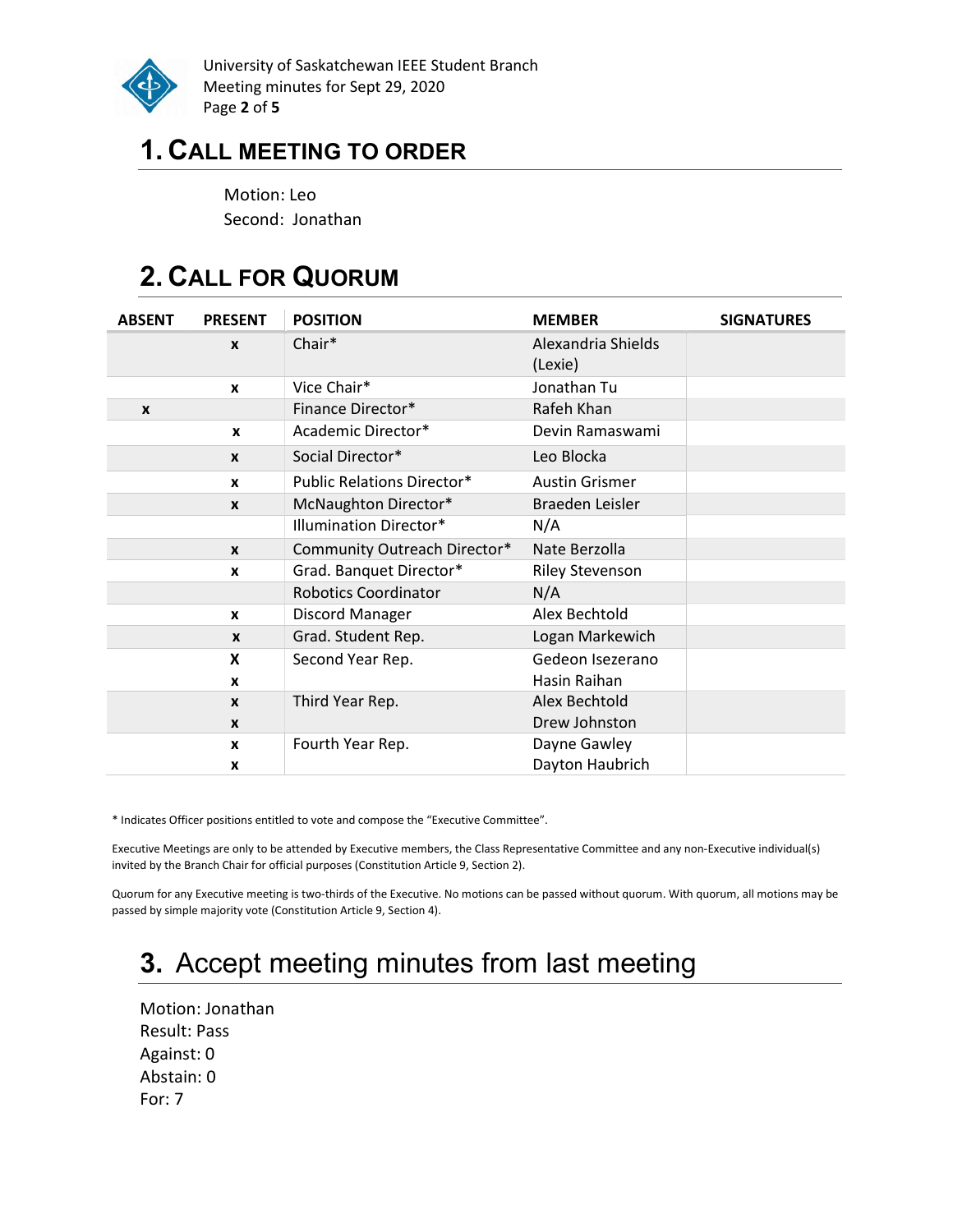

# 4.1. Executive Items

### **Chair**

- **Scheduled a meeting with Johanson on Friday (will become weekly)**
- **SESS** is looking for people to run a programming contest
- **SESS board of directors meeting this coming Monday** 
	- o Will be seeing how they are conducting tutorials

#### Vice Chair

- **Website is now updated**
- **Still collecting photos for the current exec**

#### Financial Director

■ Not present

#### Academic Director

- Submitted the application for USESF funding
- Will see if Andrew Kostiuk is willing to do a tutorial for a CME331
- Need to figure a time that the tutors that works for them to conduct their tutorial
- Heard nothing from the PES

#### Social Director

- Game night on Friday, Oct  $30<sup>th</sup>$ , 7:00pm
- **Possible Friday movie nights as an idea**

#### Public Relations Director

**Will look into making an IEEE Linkedin account** 

#### McNaughton Director

■ Nothing to report

#### Illumination Director

■ Not present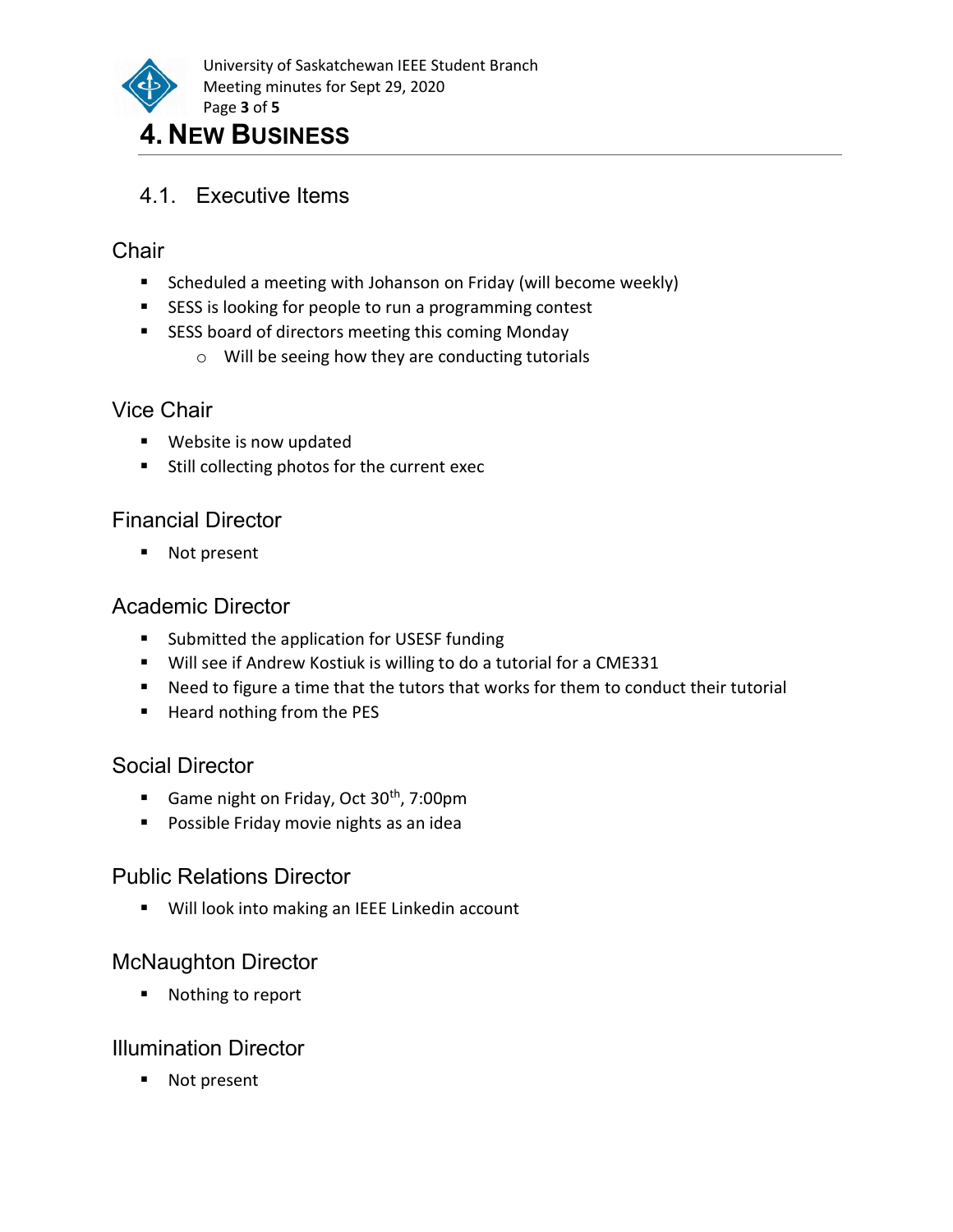

University of Saskatchewan IEEE Student Branch Meeting minutes for Sept 29, 2020 Page 4 of 5

#### Community Outreach Director

Bowling is not on the table due to the current Covid-19 restrictions

#### Graduation Banquet Director

■ Nothing to report

### SPECIAL COMMITTEE ITEMS

#### Robotics Coordinator

Not Present.

#### Discord Manager

• Nothing to report

# STUDENT REPRESENTATIVE COMMITTEE ITEMS

#### Graduate Student Representative

■ Nothing to Report.

#### Second Year Representative

■ Nothing to Report.

#### Third Year Representative

■ Nothing to Report.

#### Fourth Year Representative

■ Nothing to Report.

# 5. DISCUSSION

- Discord Nitro boost
	- o Dayne will look into the cost analysis into improving our IEEE Discord server
		- Can possibly apply for USESF funding
			- Would need to apply for the 2<sup>nd</sup> round
		- Can expect to pay between ~\$83 to ~\$150 with funding